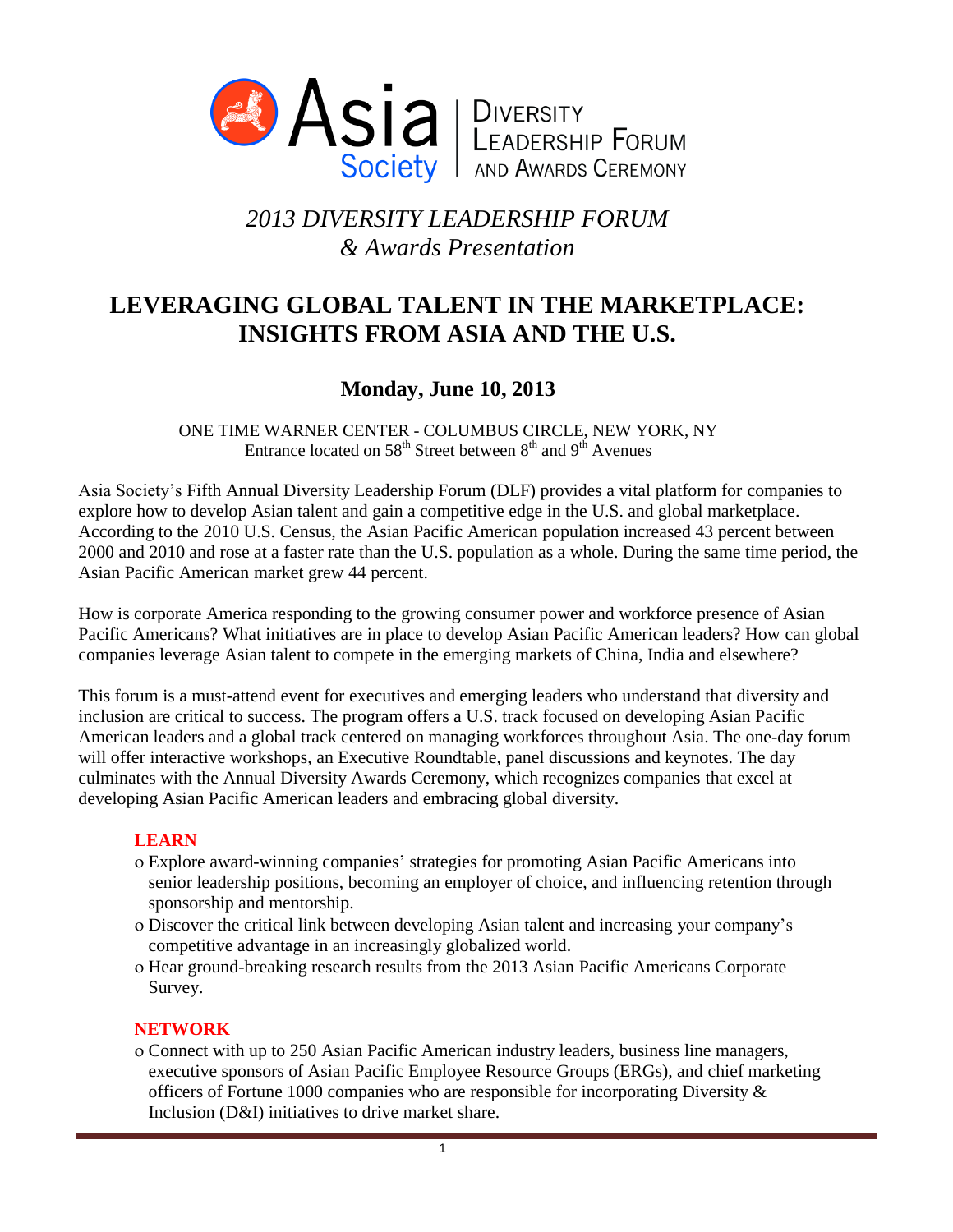7:30 AM **Registration** LOCATION: Lobby, 1st Floor

*Coat check located on 10th floor (reception area)*

## **Time Warner Conference Center—10**th **Floor**

*Wi-Fi Access Available—Twitter Lounge located in the Hudson Crossing*

| $7:30$ AM $-8:30$ AM   | <b>Continental Breakfast</b><br><b>LOCATION: Columbus Lounge and Tower East Lounge</b>                                                                                                                                                                                                                                                                                                                                                   |
|------------------------|------------------------------------------------------------------------------------------------------------------------------------------------------------------------------------------------------------------------------------------------------------------------------------------------------------------------------------------------------------------------------------------------------------------------------------------|
| $8:30$ AM $-8:45$ AM   | <b>Welcome Remarks</b><br><b>LOCATION: Columbus Room</b>                                                                                                                                                                                                                                                                                                                                                                                 |
|                        | Ronnie C. Chan, Chairman, Hang Lung Properties Ltd.;<br>Co-Chair, Asia Society<br>Lisa Garcia Quiroz, Chief Diversity Officer and Senior Vice President,<br>Corporate Responsibility, Time Warner, Inc.<br>Josette Sheeran, President, Asia Society                                                                                                                                                                                      |
|                        | <b>Setting the Tone</b><br><b>Mistress of Ceremonies</b><br>Subha Barry, Diversity & Inclusion Expert;<br>Board Chair, Cancer Institute of New Jersey                                                                                                                                                                                                                                                                                    |
| $8:45 AM - 9:30 AM$    | <b>Opening Keynote Conversation</b><br><b>LOCATION: Columbus Room</b>                                                                                                                                                                                                                                                                                                                                                                    |
|                        | One-on-one with Sara Mathew, Chairman and CEO of Dun & Bradstreet,<br>moderated by Stephanie N. Mehta, Deputy Managing Editor, Fortune                                                                                                                                                                                                                                                                                                   |
| $9:30$ AM $- 10:45$ AM | <b>Plenary Panel Discussion</b><br>Key Findings from the 2013 Asian Pacific Americans Corporate Survey<br><b>LOCATION: Columbus Room</b>                                                                                                                                                                                                                                                                                                 |
|                        | Asia Society's fourth annual benchmarking study looks at where Asian Pacific<br>American leaders are on the corporate leadership ladder at Fortune 500 and<br>other large companies. Discover which companies are perceived as best at<br>promoting and developing Asian Pacific American leaders. Gain insight into<br>the best practices that enable these companies to:                                                               |
|                        | Attract and retain Asian Pacific American and Asian talent<br>Build sustainable sponsorship, mentorship programs<br>٠<br>Develop workforce practices that facilitate employee growth and<br>$\bullet$<br>advancement<br>Understand the growing Asian Pacific American community $-$ and<br>٠<br>incorporate that knowledge into business strategy<br>Build market opportunities<br>Tie profit and loss (P&L) into leadership development |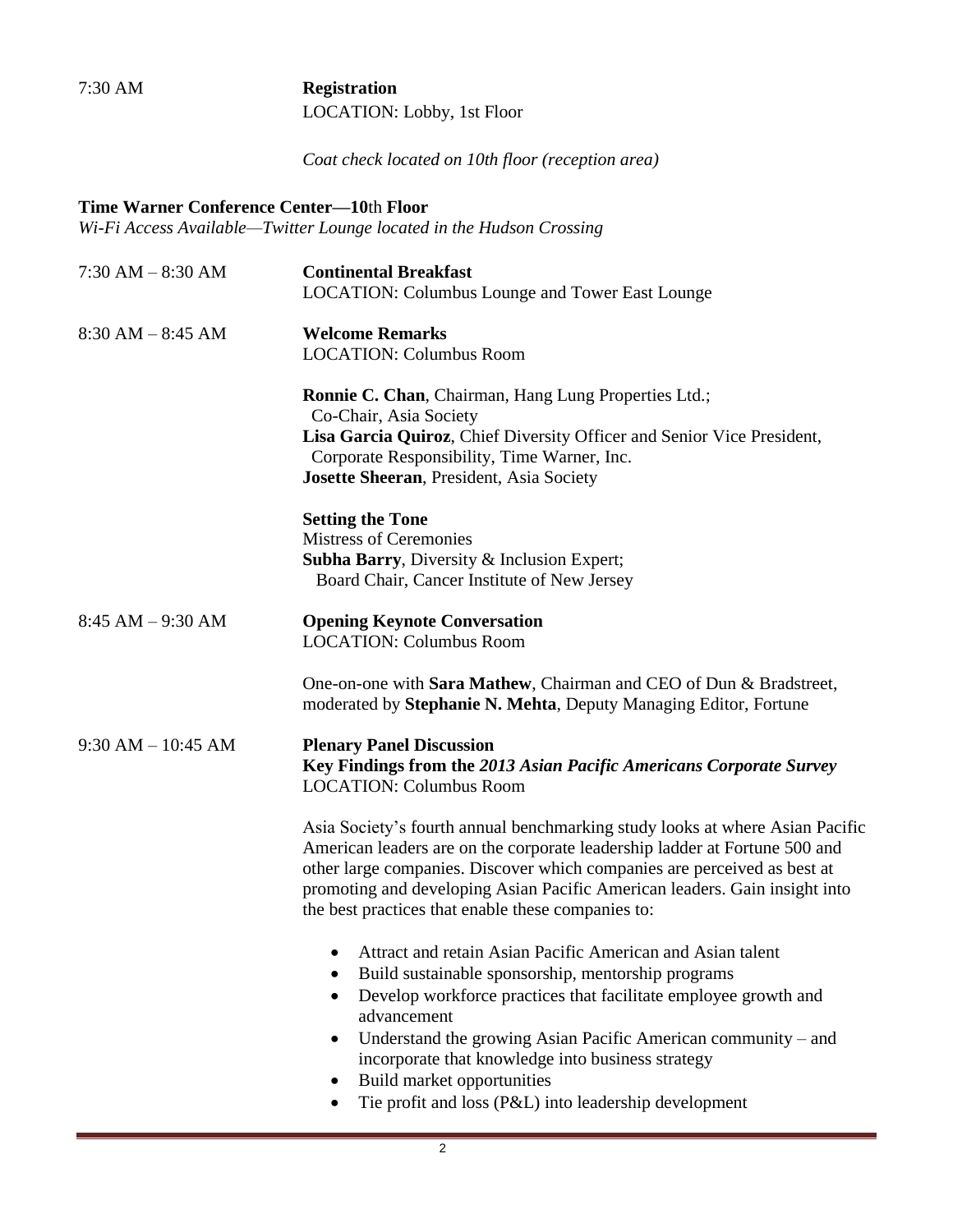|                         | <b>OPENING REMARKS:</b><br>Philip A. Berry, Founder & President, Philip Berry Associates LLC                                                                                                                                                                                                                                                                                                                                                                                                                                                                 |
|-------------------------|--------------------------------------------------------------------------------------------------------------------------------------------------------------------------------------------------------------------------------------------------------------------------------------------------------------------------------------------------------------------------------------------------------------------------------------------------------------------------------------------------------------------------------------------------------------|
|                         | FACILITATOR:<br>Michael G. Kulma, Executive Director, Global Leadership Initiatives, Asia<br>Society                                                                                                                                                                                                                                                                                                                                                                                                                                                         |
|                         | <b>SPEAKERS:</b><br>Linda Akutagawa, President and CEO, Leadership Education for Asian<br>Pacifics Inc. (LEAP)<br>Sanjay M. Correa, Vice President, CMC Program, GE Aviation;<br>Co-Leader of the APA Affinity Network<br>Manolet G. Dayrit, Partner, KPMG LLP                                                                                                                                                                                                                                                                                               |
| $10:45$ AM $- 11:15$ AM | <b>Networking Break</b><br><b>LOCATION: Columbus Lounge and Tower East/West Lounge</b>                                                                                                                                                                                                                                                                                                                                                                                                                                                                       |
|                         | <b>Transition to Morning Workshops</b>                                                                                                                                                                                                                                                                                                                                                                                                                                                                                                                       |
| 11:15 AM - 12:30 PM     | <b>Morning Workshops</b>                                                                                                                                                                                                                                                                                                                                                                                                                                                                                                                                     |
|                         | Business leaders will present case studies and facilitate the workshops as they<br>draw on participants' greatest challenges and/or best practices and identify<br>potential solutions with an emphasis on action planning.                                                                                                                                                                                                                                                                                                                                  |
|                         | <b>U.S. Track</b><br>a) More Than Mentoring: Why Sponsorship Is a Critical Strategy<br><b>LOCATION: Uptown Room</b>                                                                                                                                                                                                                                                                                                                                                                                                                                          |
|                         | Traditional mentorship models have focused primarily on imparting<br>encouragement and advice. An emerging model, called sponsorship,<br>incorporates these elements – but emphasizes a more hands-on role in opening<br>doors and advocating for opportunities. Leading companies are recognizing<br>that sponsorship is a determining factor in the advancement and retention of<br>diverse talent. Learn how companies are elevating the importance of this<br>critical relationship and making it a part of their diversity training and<br>development. |
|                         | FACILITATOR:<br><b>Jyoti Chopra</b> , Managing Director, Global Head of Diversity & Inclusion,<br><b>BNY Mellon</b>                                                                                                                                                                                                                                                                                                                                                                                                                                          |
|                         | <b>SPEAKERS:</b><br><b>Indranil Bagchi</b> , Vice President & Head of Market Access for the Specialty<br>Care Business Unit, Pfizer<br>Kelly Chow, Corporate Vice President, New York Life Insurance Company<br>Kulin Hemani, Vice President, Siemens Medical Solutions USA<br>Subramaniam Kumar, Vice President, Infrastructure Engineering,<br>Freddie Mac                                                                                                                                                                                                 |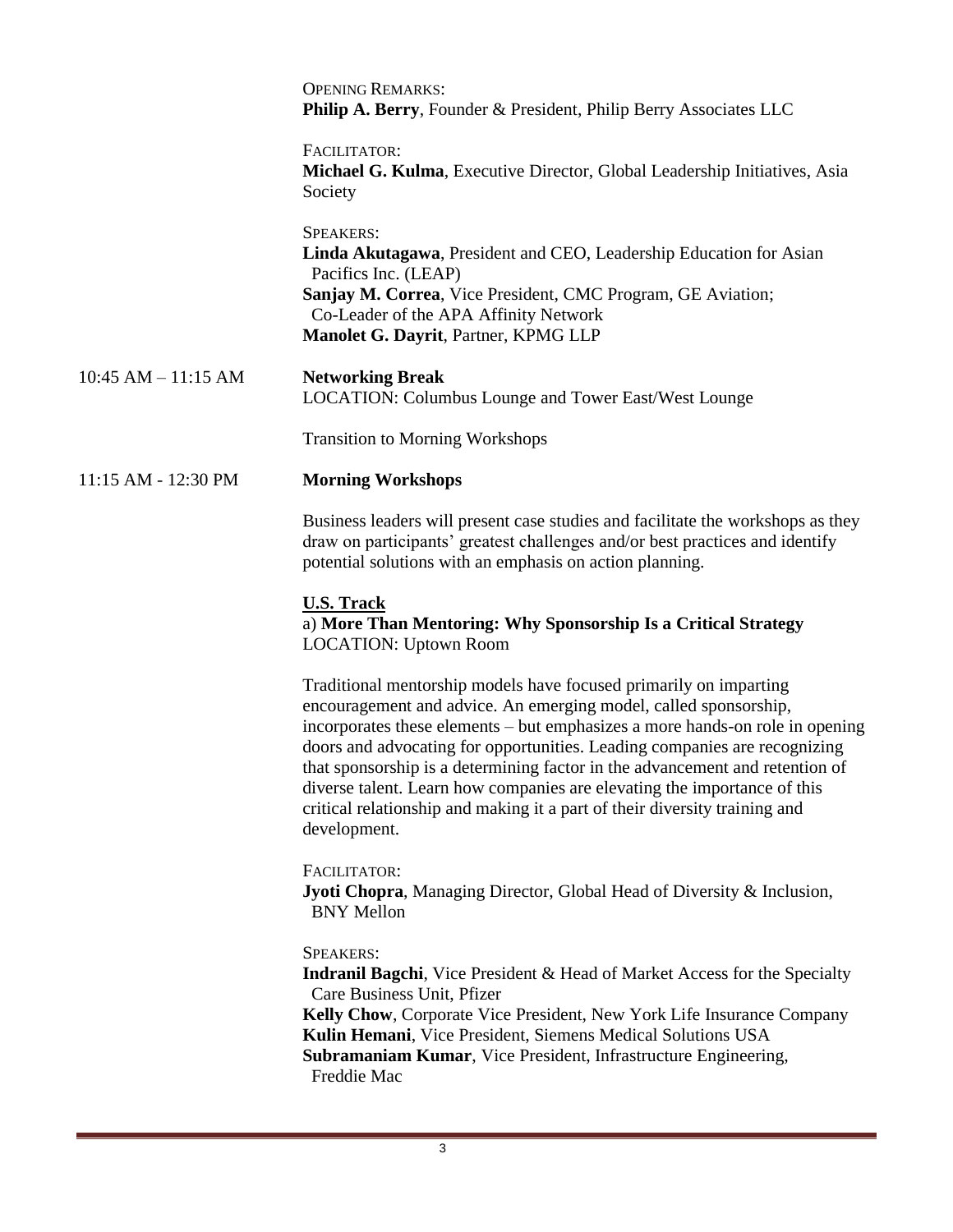#### b) **Business Resource Groups (BRG): Reaching Across and Beyond to Multiply Impact** LOCATION: Downtown Room

Diverse teams produce more innovation than homogenous teams, and this maxim holds true for business resource groups (BRGs). Discover the alliances and opportunities created when BRGs come together with their counterparts in other companies. Learn about the problem solving that is possible when collaboration occurs among internal BRGs representing different races, genders, sexual orientations, religions and generations. Most importantly, hear how all of this activity can contribute to your bottom line.

#### FACILITATOR:

**Kathryn Komsa**, Advisor, Global Talent and Diversity Council, Asia Society; Board Member, YWCA of NYC

#### SPEAKERS:

**Kimberly Marcelis,** Vice President, Strategic Planning Group; Executive Sponsor, CAAN, CISCO System **Deepa Purushothanman**, Principal, Deloitte **Vipul Sheth**, Global Vice President of Quality, Coronary, Hypertension & Executive Sponsor of CardioVascular Indian Resource Group, Medtronic

#### c) **So You Think You're Ready for a Board Seat?** LOCATION: Tower East

Serving on a corporate board can open doors to new networks and offer opportunities to acquire valuable training. Hear an insider's perspective on what recruiters are looking for and how to land your first seat. Gain an understanding of boardroom politics and how to navigate them with confidence. Learn how to ensure your board experience is both personally fulfilling and professionally relevant.

#### FACILITATOR:

**Ruby Sharma**, Partner/Principal & Americas Leader, Audit Committee Center of Excellence, Ernst & Young LLP

#### SPEAKERS:

**Anne Lim O'Brien**, Vice Chairman, Heidrick & Struggles **Gustavo Viano**, Director of Global Inclusion & Diversity Outreach, McDonald's Corporation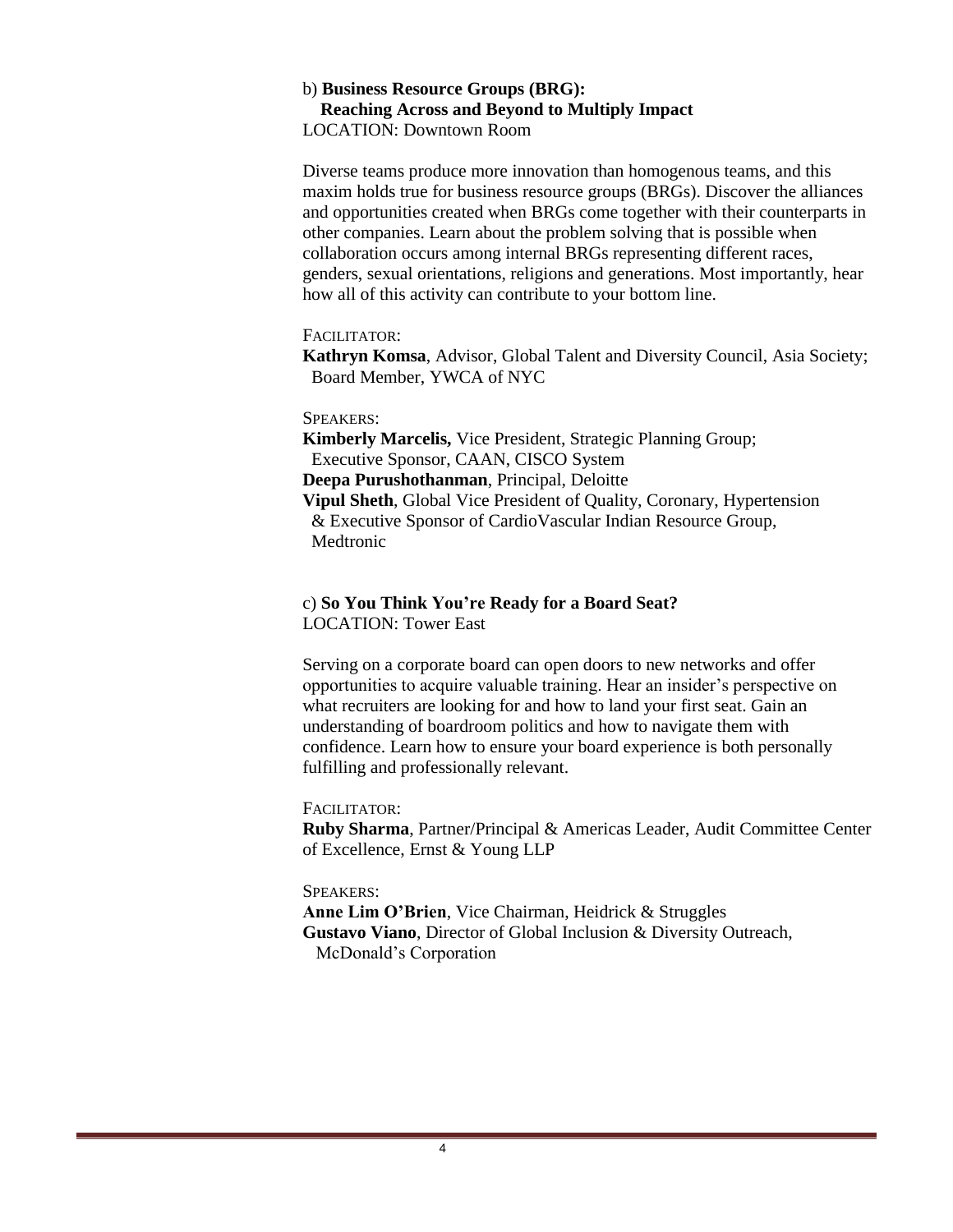#### **Global Asian Track**

## a) **Identifying and Developing Local Talent in Asia**

LOCATION: Tower West

Cultural competence is critical to successfully doing business in the emerging markets of China and India. How can global companies identify leadership talent in Asia that can leverage existing relationships and infrastructure to open doors? What is the best way to train Asian leaders in company-wide best practices, while allowing them the flexibility to implement these practices in a culturally relevant way? Explore solutions to these questions – and see why developing local leaders can facilitate improved productivity and a robust talent pipeline.

#### FACILITATOR:

**Apoorva N. Gandhi**, Vice President, Multicultural Markets and Alliances, Marriott International, Inc.

#### SPEAKERS:

**Jessica Kehayes,** Executive Director, Education, Asia Society **David W. Kim**, Director, Global Commercial Business & Marketplace, Dell Inc.

**Kitty Vorisek**, Executive Vice President, DHR International, Beijing Office

### b) **Closing the Gender Gap in Asia Pacific Countries** LOCATION: Hudson Room

According to the United Nations' *2007 Economic and Social Commission for Asia and the Pacific Countries* report, restrictions on job opportunities for women is costing the region \$42 billion to \$46 billion a year in domestic product growth. Addressing this gap could change the market substantially. Understand the critical barriers that Asian Pacific women face in corporate environments – and discuss how they can be broken down. Learn how women can support one another in building representation on boards and in senior executive positions. Explore how to gain the buy-in of male leadership to build a greater sense of alignment across genders.

#### FACILITATOR:

**P. Anthony Sammi**, Partner, Skadden, Arps, Slate, Meagher & Flom LLP

## SPEAKERS:

**Deepali Bagati**, Senior Director, Inclusive Leadership Initiative, Catalyst **Mary D. Byron**, Managing Director, Goldman, Sachs & Co. **Wenchi Yu**, Co-Founder, Privii; Former U.S. State Department Senior Advisor on Global Women's Issues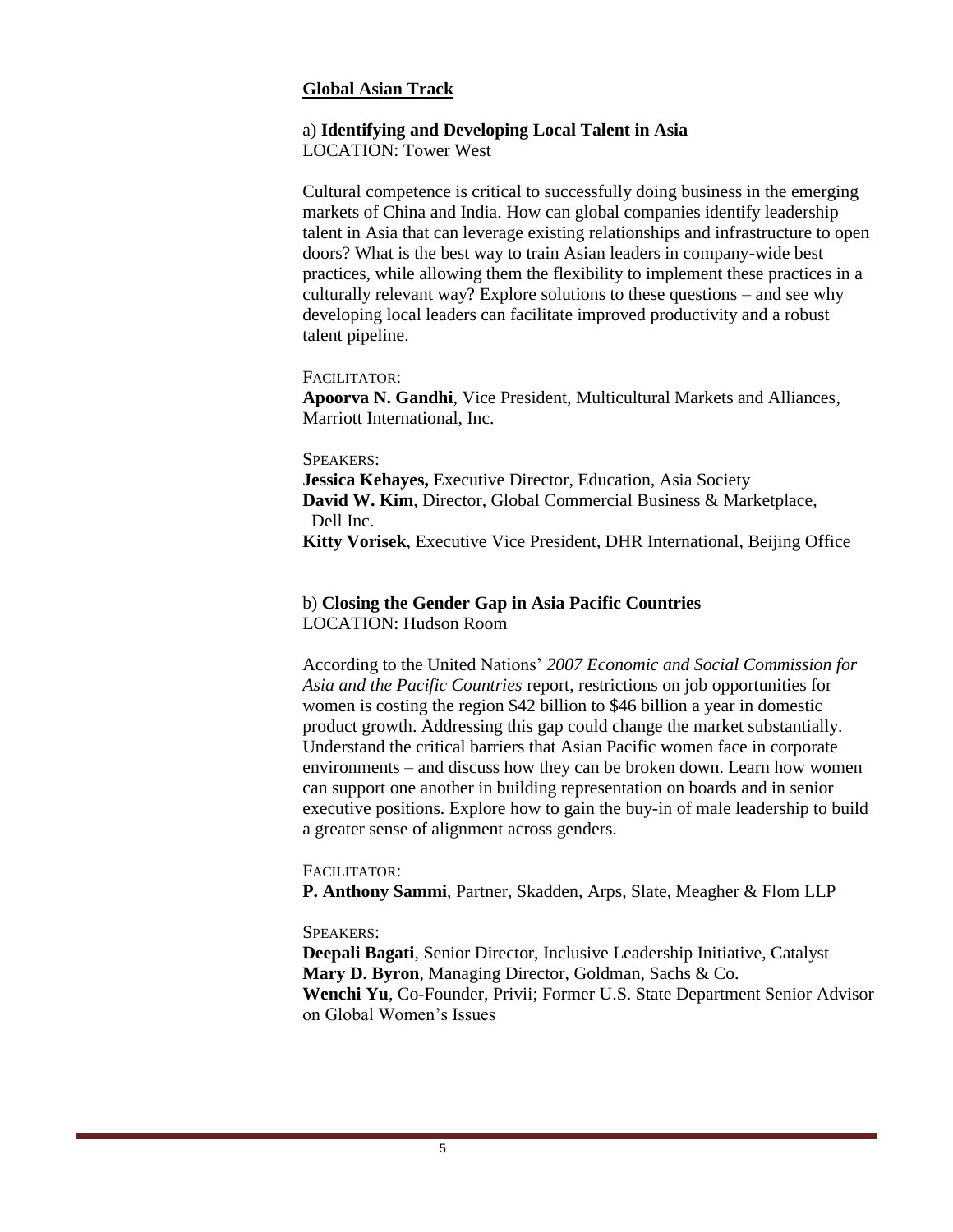| $12:30$ PM $- 1:30$ PM              | <b>Networking Luncheon</b><br><b>LOCATION: Columbus Room</b>                                                                                                                                                                                                                                                                                                                                                                                        |
|-------------------------------------|-----------------------------------------------------------------------------------------------------------------------------------------------------------------------------------------------------------------------------------------------------------------------------------------------------------------------------------------------------------------------------------------------------------------------------------------------------|
| $1:30$ PM $- 2:45$ PM               | <b>Afternoon Workshops</b><br><b>Repeat Offering of Morning Workshops</b><br>Please check signage for afternoon workshop locations                                                                                                                                                                                                                                                                                                                  |
| $2:45$ PM $-3:00$ PM                | <b>Transition</b>                                                                                                                                                                                                                                                                                                                                                                                                                                   |
| $3:00 \text{ PM} - 4:00 \text{ PM}$ | <b>Executive Round Table:</b><br><b>Insights on Next Gen Leaders - Tools for Success</b><br><b>LOCATION: Columbus Room</b>                                                                                                                                                                                                                                                                                                                          |
|                                     | High-performing companies recognize that their future depends on building a<br>strong talent pipeline. Hear from executives and C-Suite leaders representing a<br>range of industries about what it will take to lead in 2013 – and 2023. Learn<br>what they're doing to recruit, develop and retain today's rising stars. Discover<br>what they view as the greatest opportunities and challenges facing tomorrow's<br>leaders.                    |
|                                     | FACILITATOR:<br>Katie Benner, Editor, Fortune                                                                                                                                                                                                                                                                                                                                                                                                       |
|                                     | <b>SPEAKERS:</b><br><b>J. Frank Brown, Managing Director &amp; Chief Operating Officer, General</b><br>Atlantic; Member of the Board, Asia Society<br>John Conover, Senior Vice President & President, Security Technologies,<br><b>Ingersoll Rand</b><br>Ravi Venkatesan, Director of the Boards, Infosys and AB Volvo                                                                                                                             |
| $4:00$ PM $-5:00$ PM                | <b>Young Leaders Roundtable</b><br><b>LOCATION: Columbus Room</b>                                                                                                                                                                                                                                                                                                                                                                                   |
|                                     | Today's young leaders began their ascent at a time when conventional wisdom<br>was colliding with economic upheaval. Gain insight into the common<br>experiences that have shaped this new generation of leaders. Understand how<br>these experiences have influenced their perspective on organizational structure<br>and leadership. Hear the values and competencies that they believe will be<br>critical to lead in tomorrow's global economy. |
|                                     | FACILITATOR:<br>Katie Benner, Editor, Fortune                                                                                                                                                                                                                                                                                                                                                                                                       |
|                                     | <b>SPEAKERS:</b><br>Nina Godiwalla, CEO, MindWorks<br><b>Jess Lee, Co-Founder &amp; CEO, Polyvore</b><br>Vishal A. Shah, Vice President, Digital Media Business Development, NFL<br>Soofian Zuberi, Global Head of Equity Distribution, Bank of America Merrill<br>Lynch                                                                                                                                                                            |